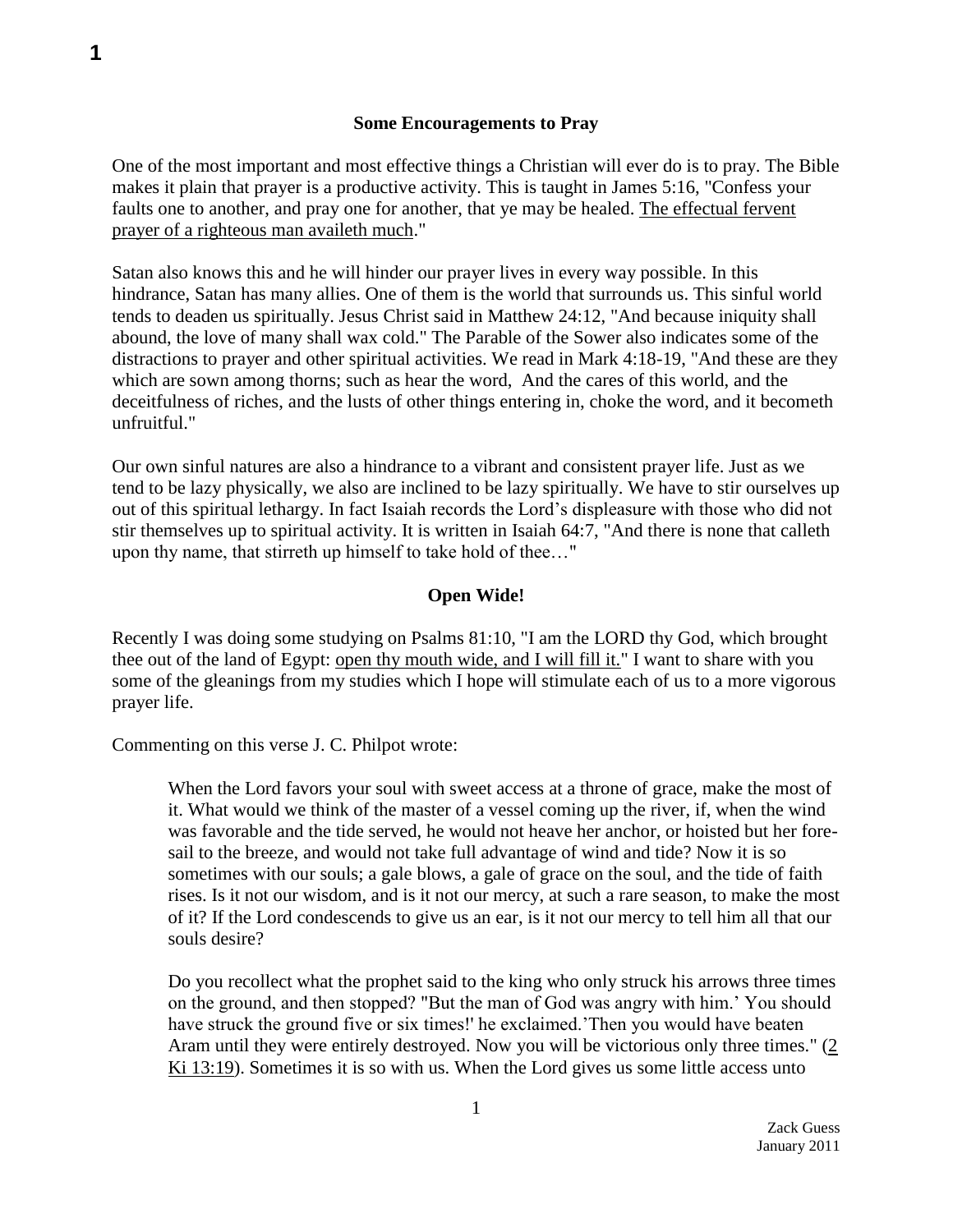himself, we do not make the most of it. Satan casts in some fiery dart, some worldly circumstance distracts our mind, some filthy imagination rises up in our bosom; and instead of resisting the devil that he may flee from us, we give way to him; the opportunity is gone, the sweet moment is lost, and it may be months before we get the ear of the King again. It will, therefore, be your wisdom and your mercy, when the gale blows, and the tide rises, to spread every sail, and to get as far as you can on your course to the haven of eternal rest and joy.

This reminds us of what Jesus told Martha in Luke 10:41-42, "And Jesus answered and said unto her, Martha, Martha, thou art careful and troubled about many things: But one thing is needful: and Mary hath chosen that good part, which shall not be taken away from her."

One thing that sometimes hinders our prayer lives is to know that God is able to meet our needs, but we are not sure He is willing to do so. Therefore we are not motivated to pray with importunity. A. W. Pink says that this is all wrong. He says that our hearts are more deceitful than we realize and that the bottom line is we are often in unbelief about God's ability. He writes, "You may indeed believe intellectually in the ability and all-sufficiency of God, but your heart has not laid hold of the same: if it had, you would not call into question His willingness…you imagine that you are more anxious to receive spiritual blessing than He is desirous of bestowing them; that you are more willing, more concerned about your spiritual prosperity than He is…God does not mock His people by declaring to them that He is able while at the same time He is unwilling."

To show God's willingness Pink quoted Romans 8:32, "He that spared not his own Son, but delivered him up for us all, how shall he not with him also freely give us all things?" He also quoted James 1:5, "If any of you lack wisdom, let him ask of God, that giveth to all men liberally, and upbraideth not; and it shall be given him."

To show God's ability Pink quoted Ephesians 3:20, "Now unto him that is able to do exceeding abundantly above all that we ask or think, according to the power that worketh in us…"

He suggested that we should immerse ourselves in Scriptures which plainly declare God's ability and which clearly imply God's willingness. A list of these would include: 2 Cor. 9: 8; Heb. 2: 18; 7: 25: Phil. 3: 21; 2 Tim. 1: 12; Jude 24.

Pink beautifully says that we should view God not only as the OMNIPOTENT ONE but also as the MUNIFICENT ONE!

God has often blessed His children far beyond what they expected. A prime example is the Prodigal Son. He hoped he could return as a hired servant. Instead he found great love, luxurious clothing and a bountiful feast! See Luke 15: 20-24.

It is true that God does not always answer our requests as we would desire. However, this should not diminish our holy and reverent persistence. Paul prayed fervently for the thorn to be

2